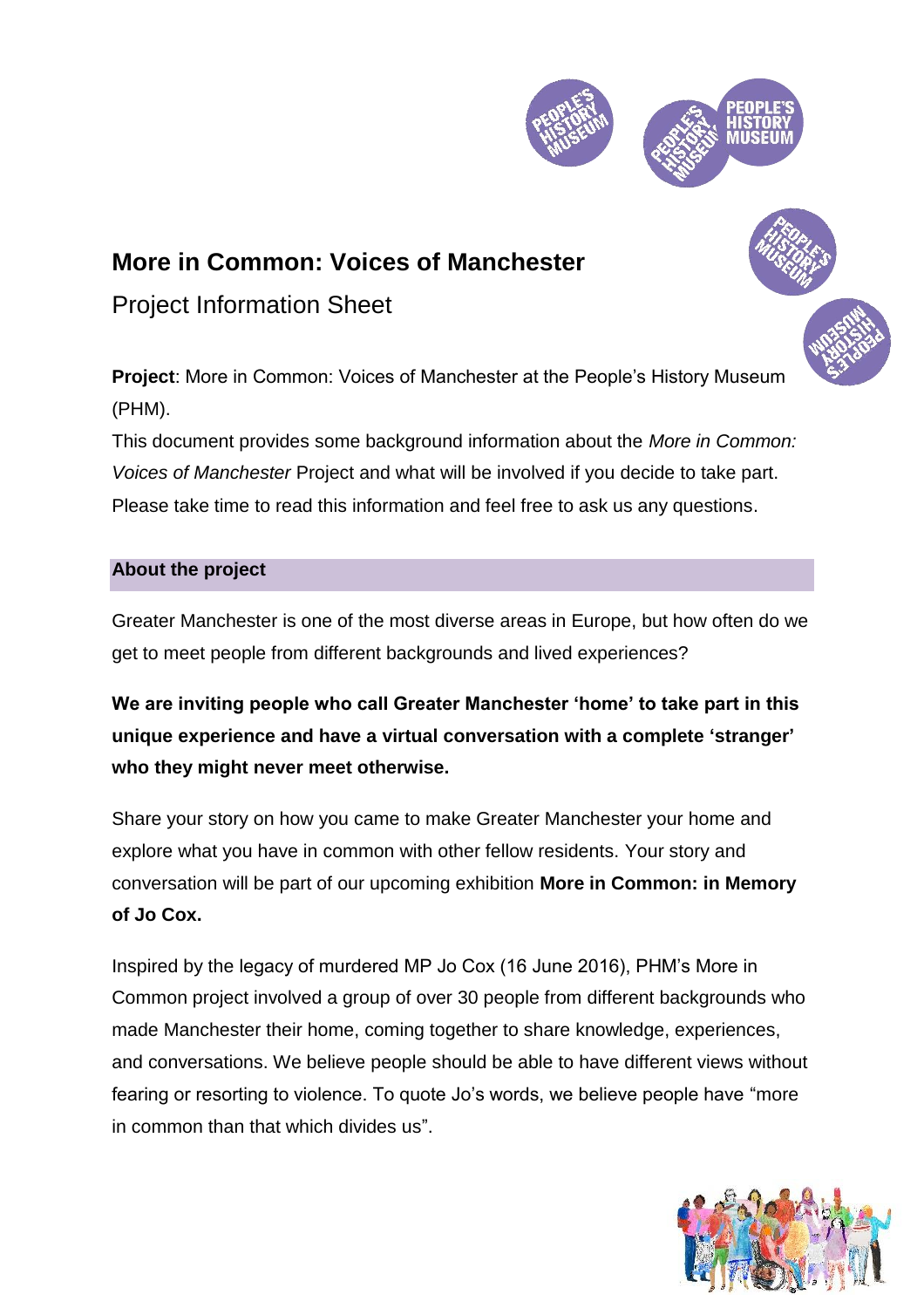#### **What will happen on the day?**

We are very aware that the world is an unsafe place at the moment due to Covid-19. If you agree to take part, we will arrange an interview with you remotely via a video communication platform called Zoom. The conversation will be facilitated and moderated by one of the project volunteers and could last around 1 hour, with breaks if needed.

The volunteer will be accompanied by Abir Tobji, manager of this project or other museum staff who will monitor the recording and provide additional support. The volunteer will give you a brief in advance of the session and will ask you if you'd like to avoid certain topics. During the session, the volunteer will propose prompts and questions for both participants to discuss. If at any time you wish to pause or have a break, please say so.

We will provide you with a copyright and recording agreement form via email prior to the conversation, to read through and give your consent. This will outline how your contribution will be used, and that we have your permission to use the material in accordance with your wishes.

## **What happens to the recording/notes?**

We are keen to video record the entire session but we have an option to only sound record it or take notes if potential participants are concerned about revealing their identity.

After the session the recording may be transcribed and as a minimum will be summarised by a member of PHM staff or PHM volunteer. If you have requested a copy of the transcript, we will be happy to send you one. The recordings will be made available online as part of the exhibition.

A selection of the recordings will be transformed into illustrated videos to accompany the curated sound clips and will be on display as part of **More in Common: in Memory of Jo Cox** exhibition on show at the People's History Museum from April to October 2021 and online as a legacy for the project.

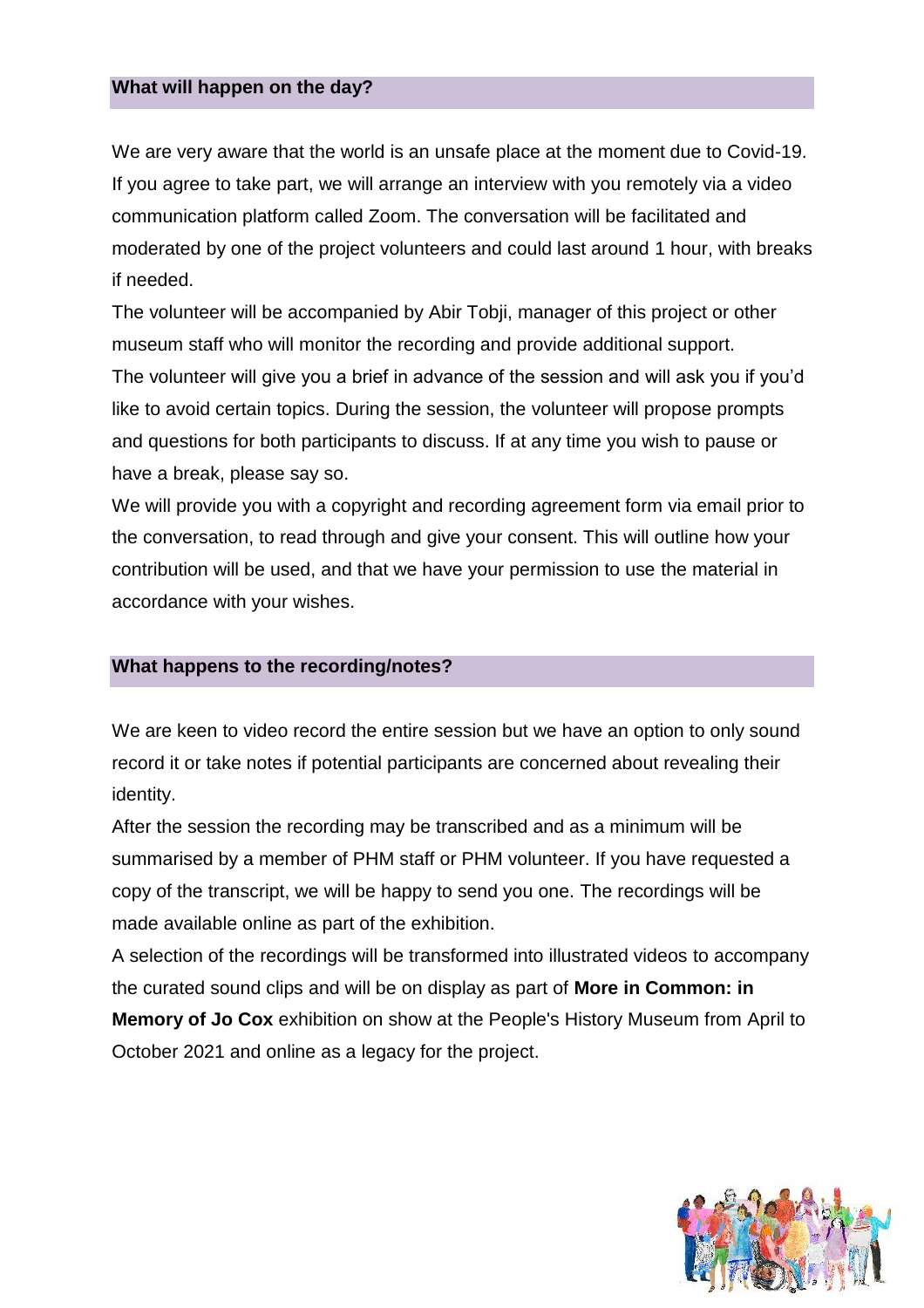#### **How can I take part?**

If you want to take part, please contact us via email on [moreincommon@phm.org.uk](mailto:moreincommon@phm.org.uk) or call or text 07448452007 (During working hours) to let us know you are interested by Wednesday 17 March 2021. We will provide you with more information, answer any questions you might have and send you a short application form which we can help you fill in.

We may not be able to accommodate all applicants. We have a limited capacity to facilitate these conversations and we hope to have a varied group of participants that represent the diversity of Greater Manchester's residents. We will inform you of our decision by Friday 19 March 2021. If you are selected, we will contact you to arrange a suitable time for you to meet up with another person. If you are not selected, we can keep your information to share any similar opportunities with you in the near future if you wish.

## **Frequently asked questions**

#### 1. **What are the criteria to apply?**

Any adult (over 18 years old) living in Greater Manchester is eligible to apply.

## 2. **What support can be provided to participants?**

We aim to provide any support needed to help you take part in this experience. Please let us know if you need an interpreter or if you have other access requirements.

#### 3. **Why do you ask about demographic data?**

The aim of this experience is to match you with someone you might not usually meet. This might be due to their age group, ethnicity, gender assignment, sexual orientation, or simply with different life experiences. In order to do that, we need to know some basic information. Your data will be treated confidentially.

## 4. **Who is organising and funding the project?**

The project is part of a European Union funded project called CultureLabs which is being co-ordinated by PHM staff Abir Tobji, Project Manager, and members of our More in Common Group and volunteers.